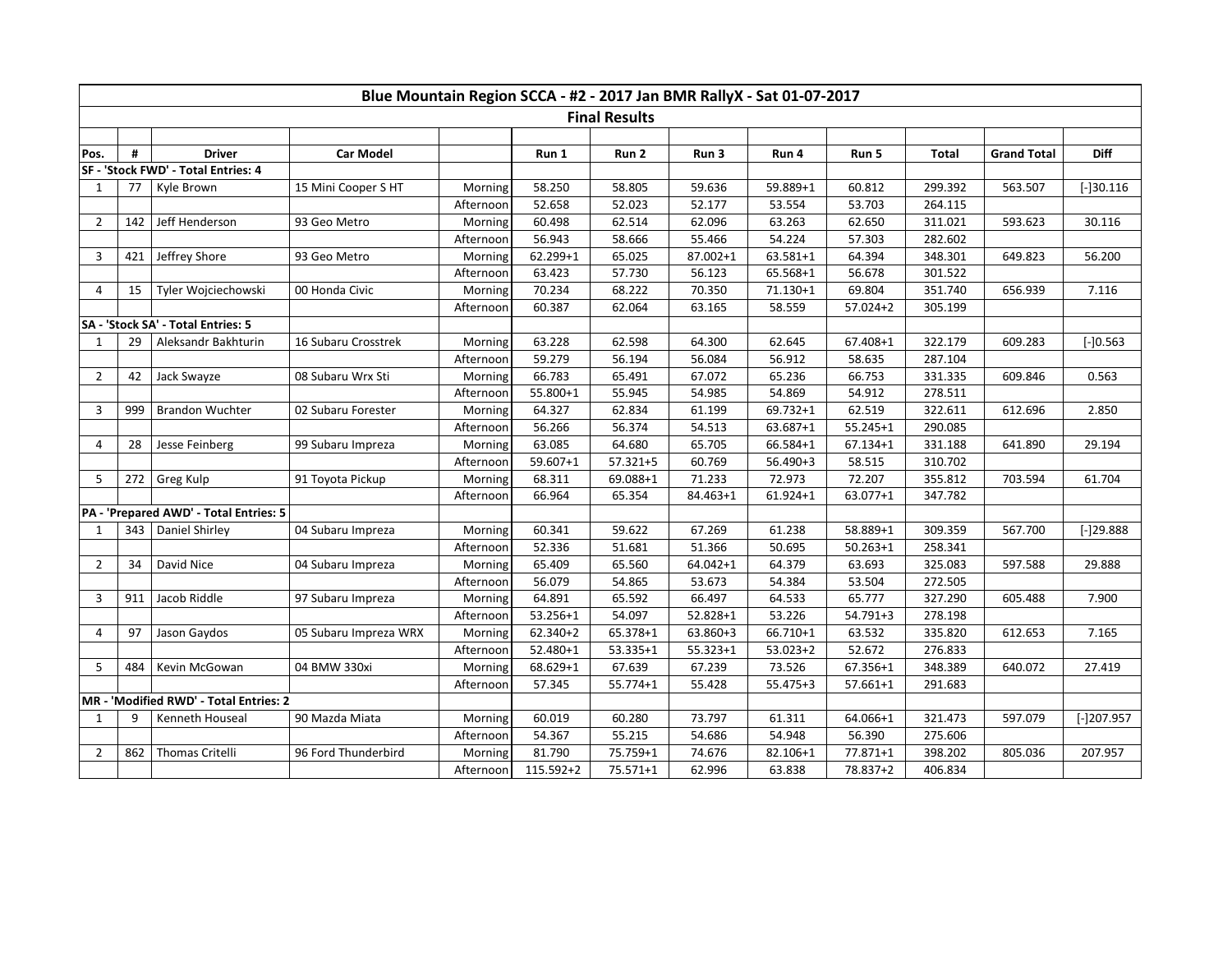|                                        | Blue Mountain Region SCCA - #2 - 2017 Jan BMR RallyX - Sat 01-07-2017<br><b>Final Results</b> |                                         |                      |                |              |              |              |              |              |         |           |           |
|----------------------------------------|-----------------------------------------------------------------------------------------------|-----------------------------------------|----------------------|----------------|--------------|--------------|--------------|--------------|--------------|---------|-----------|-----------|
|                                        |                                                                                               |                                         |                      |                |              |              |              |              |              |         |           |           |
| MF - 'Modified FWD' - Total Entries: 3 |                                                                                               |                                         |                      |                |              |              |              |              |              |         |           |           |
|                                        | 23                                                                                            | Joe Breman                              | 93 Mitsu Eclipse     | Morning        | 65.079       | 65.583       | 65.755       | 67.389       | 64.964       | 328.770 | 596.522   | [-]17.970 |
|                                        |                                                                                               |                                         |                      | Afternoon      | 54.553       | 52.772       | 53.934       | 53.119       | 53.374       | 267.752 |           |           |
|                                        | 75                                                                                            | Michael Julian                          | 87 Nissan Pulsar     | <b>Morning</b> | $62.878 + 2$ | 62.595+1     | 64.952       | 63.857+1     | 63.538+2     | 329.820 | 614.492   | 17.970    |
|                                        |                                                                                               |                                         |                      | Afternoon      | $56.672 + 2$ | 54.990       | 52.982       | 62.032       | 53.996       | 284.672 |           |           |
|                                        | 175                                                                                           | Russell Probat                          | 87 Nissan Pulsar     | Morning        | 64.349       | 65.687       | 66.328       | 73.647+3     | 66.616       | 342.627 | 628.071   | 13.579    |
|                                        |                                                                                               |                                         |                      | Afternoon      | 56.715       | 56.507       | 58.077       | 56.343       | 55.802+1     | 285.444 |           |           |
|                                        |                                                                                               | IMA - 'Modified AWD' - Total Entries: 4 |                      |                |              |              |              |              |              |         |           |           |
|                                        | Sergei Grishin<br>00 Subaru Impreza                                                           |                                         | <b>Morning</b>       | 62.759+1       | 64.976+2     | 65.237+1     | 64.136       | 63.052       | 328.160      | 610.342 | [-]26.990 |           |
|                                        |                                                                                               |                                         |                      | Afternoon      | 54.350+2     | $50.224 + 1$ | $56.141 + 1$ | $51.182 + 2$ | $56.285 + 1$ | 282.182 |           |           |
|                                        |                                                                                               | Wilbert Cedeno                          | 01 Subaru Impreza RS | Morning        | 69.041       | 66.528       | 68.530       | $67.943 + 1$ | 66.947+1     | 342.989 | 637.332   | 26.990    |
|                                        |                                                                                               |                                         |                      | Afternoon      | 58.264       | $58.543+2$   | 57.406       | 57.763       | 58.367       | 294.343 |           |           |
| 3                                      | 16                                                                                            | Juan Sanchez                            | 02Subaru WRX         | <b>Morning</b> | 70.915       | 70.498       | $80.282 + 1$ | 71.442       | 68.723+1     | 365.860 | 665.539   | 28.207    |
|                                        |                                                                                               |                                         |                      | Afternoon      | 59.067       | $59.424 + 1$ | 59.774       | 59.375       | 58.039+1     | 299.679 |           |           |
| 4                                      |                                                                                               | <b>Rick Landis</b>                      | 01 Subaru Impreza RS | Morning        | $64.353 + 3$ | 64.774+1     | 69.774+7     | 67.650       | 66.749       | 355.300 | 677.936   | 12.397    |
|                                        |                                                                                               |                                         |                      | Afternoon      | 61.235+10    | $56.159 + 1$ | 56.839+3     | 58.834+1     | 57.569+1     | 322.636 |           |           |